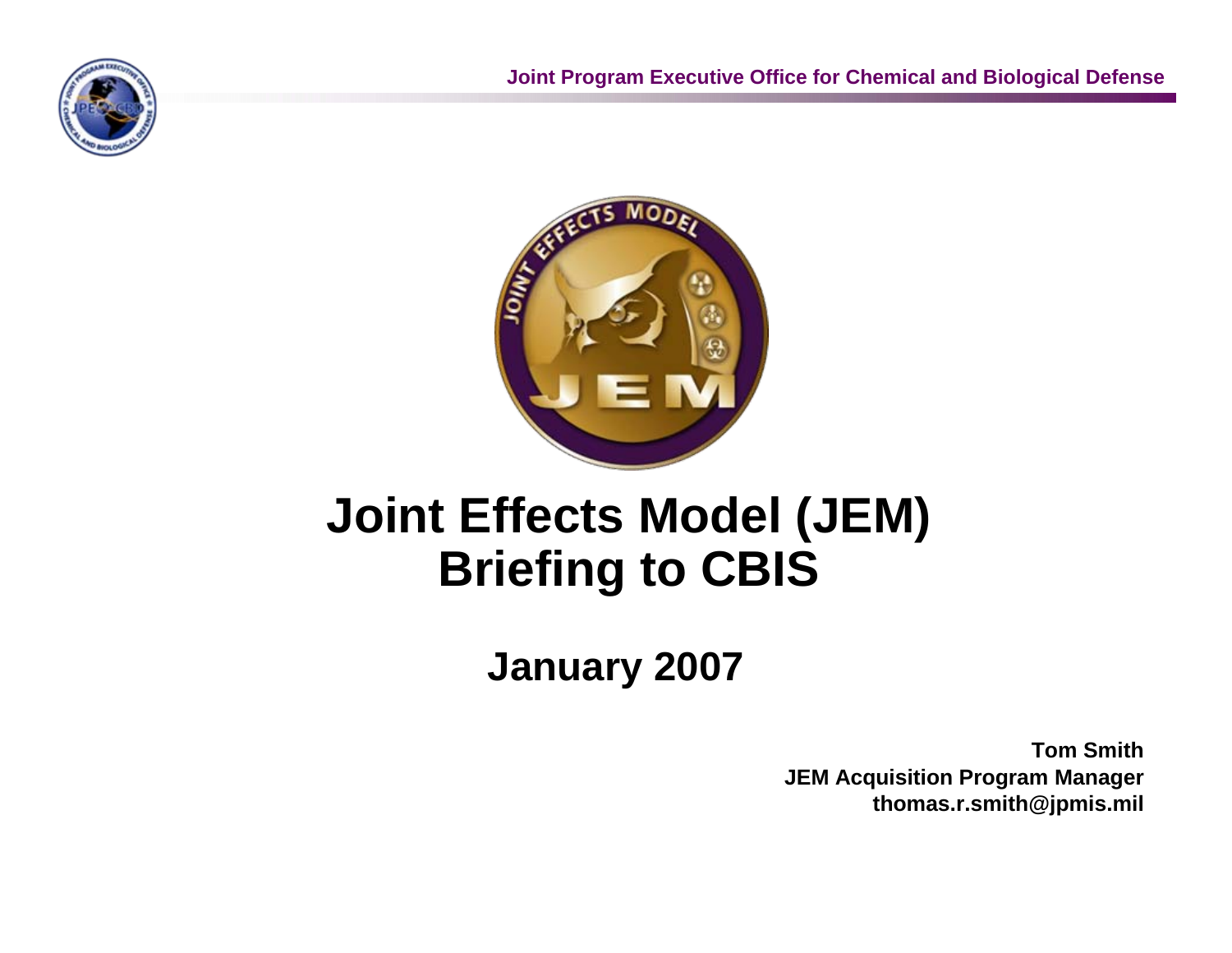

### **JEM Program Office Org Chart**

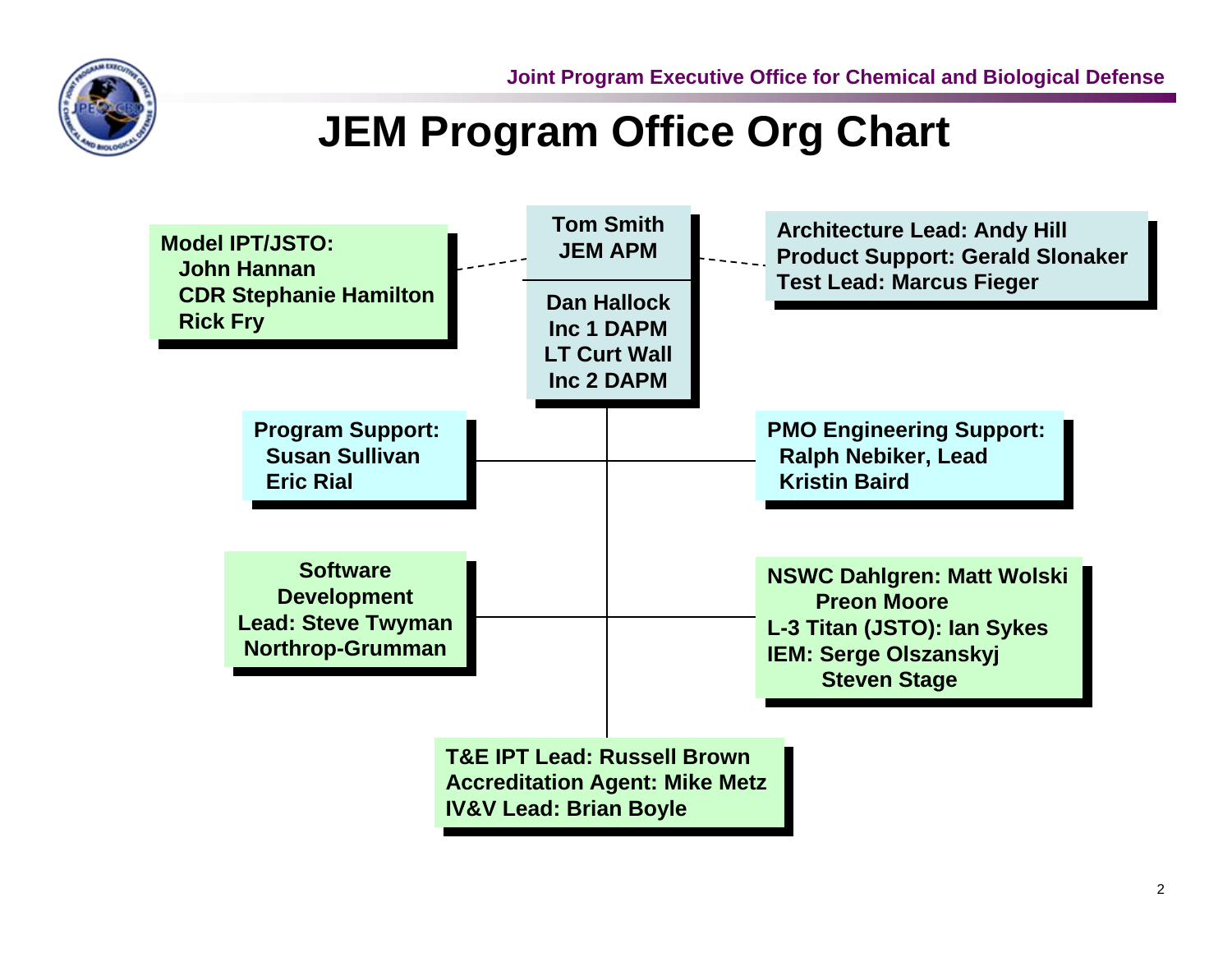## **Description**

- **JEM is an ACAT III Program that will provide a single, validated capability to predict the transport and dispersion of Chemical, Biological, Radiological and Nuclear/Toxic Industrial Hazard events and their effects**
- **JEM will be accredited for all uses currently supported by the three interim accredited DoD S&T Hazard Prediction Models**
- **JEM will be integrated with Joint and Service Command & Control Systems and will also be available as Standalone**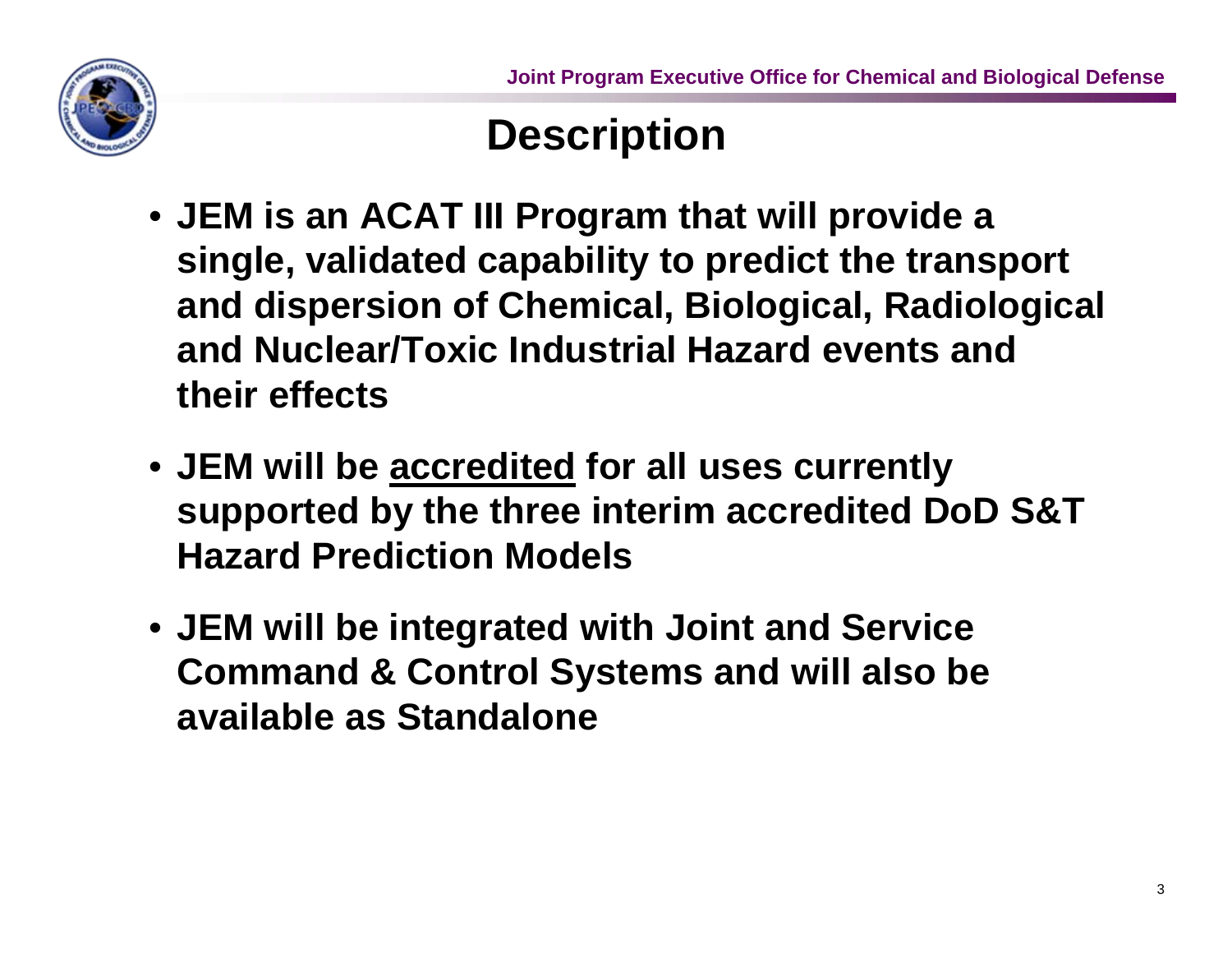

### **Core Capabilities**

- **Transitions HPAC, VLSTRACK, and D2PUFF technologies, and baselines the DoD hazard prediction capability**
- **Supports multiple deployment strategies**
	- **Operates on both UNIX and Windows operating systems**
	- **Common Operational Environment (COE) / Network Centric Enterprise Services (NCES) / GIG / Service C2 systems**
	- **Standalone, Networked, Distributed, or Web access**
- **Provides high fidelity hazard predictions to:**
	- **Joint Warning and Reporting Network (JWARN)**
	- **Joint Operational Effects Federation (JOEF)**
	- **Any system calling the JEM Web Services Interface**
- **Interoperates with meteorological data systems**
	- **Virtual Natural Environment Net Centric Services (VNE-NCS), METOC Data Service (MDS), Integrated Meteorological System (IMETS), Joint Weather Impact System (JWIS), and others**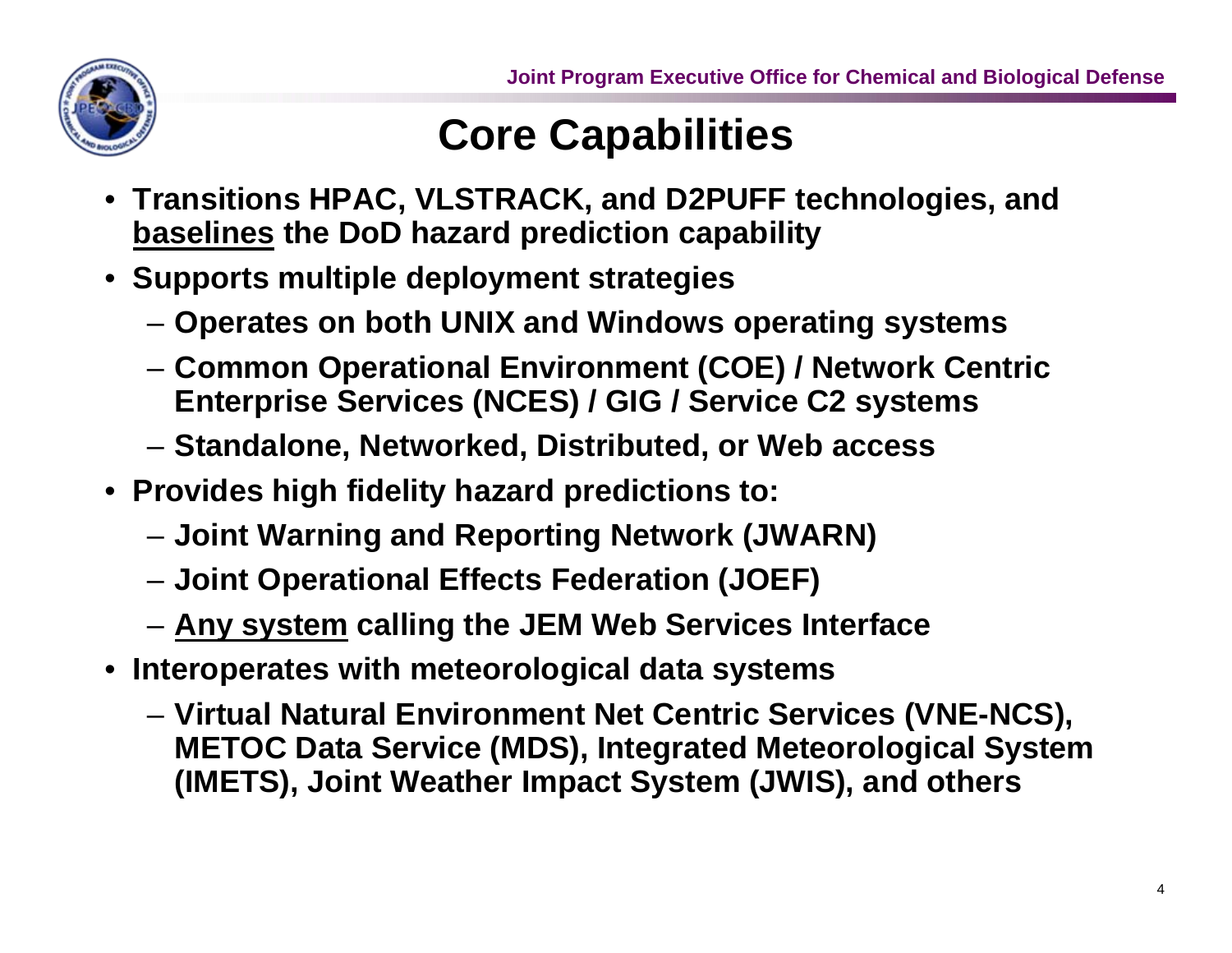

#### **JEM Increment 1 Schedule**

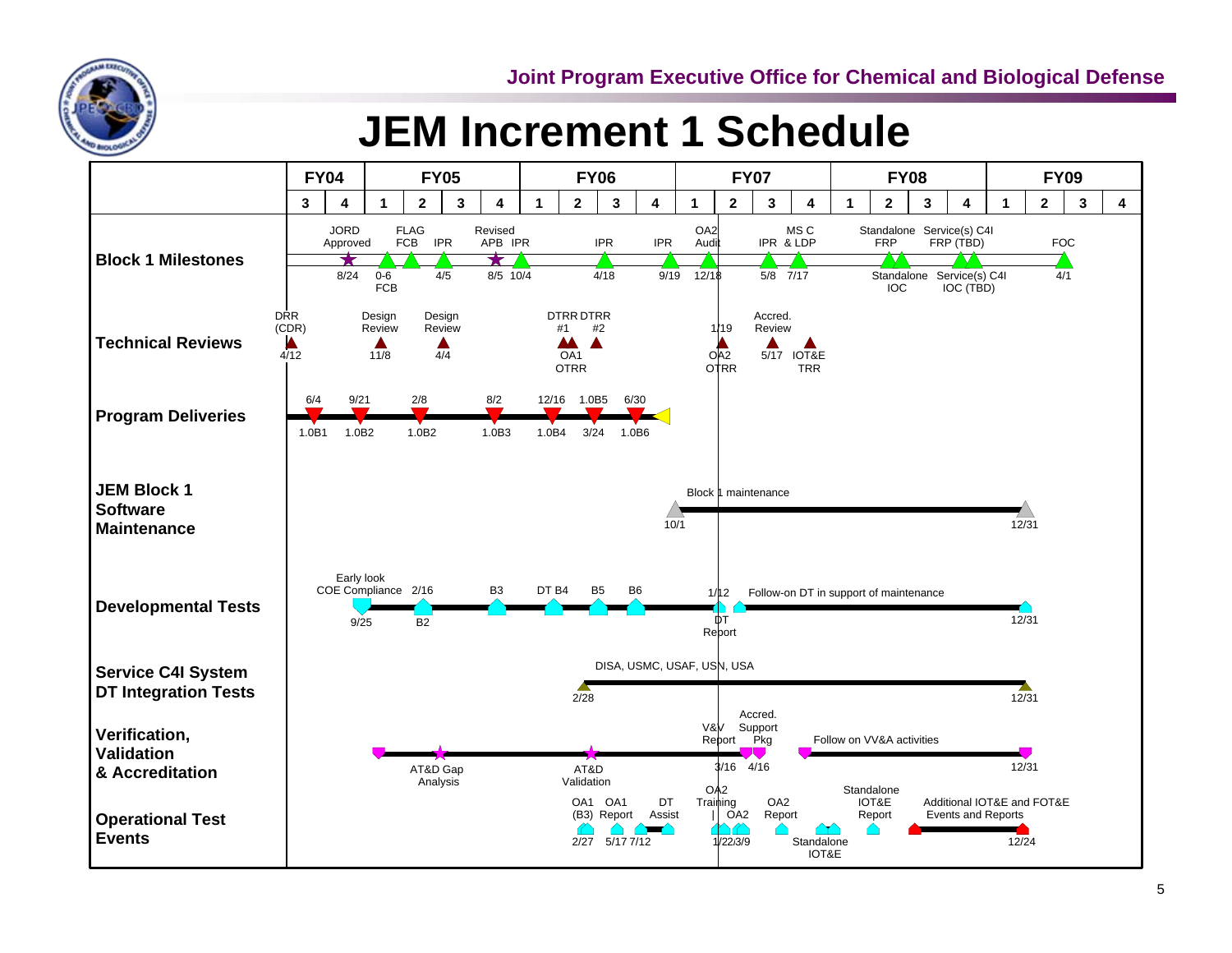

#### **Service Oriented Architecture (SOA)**

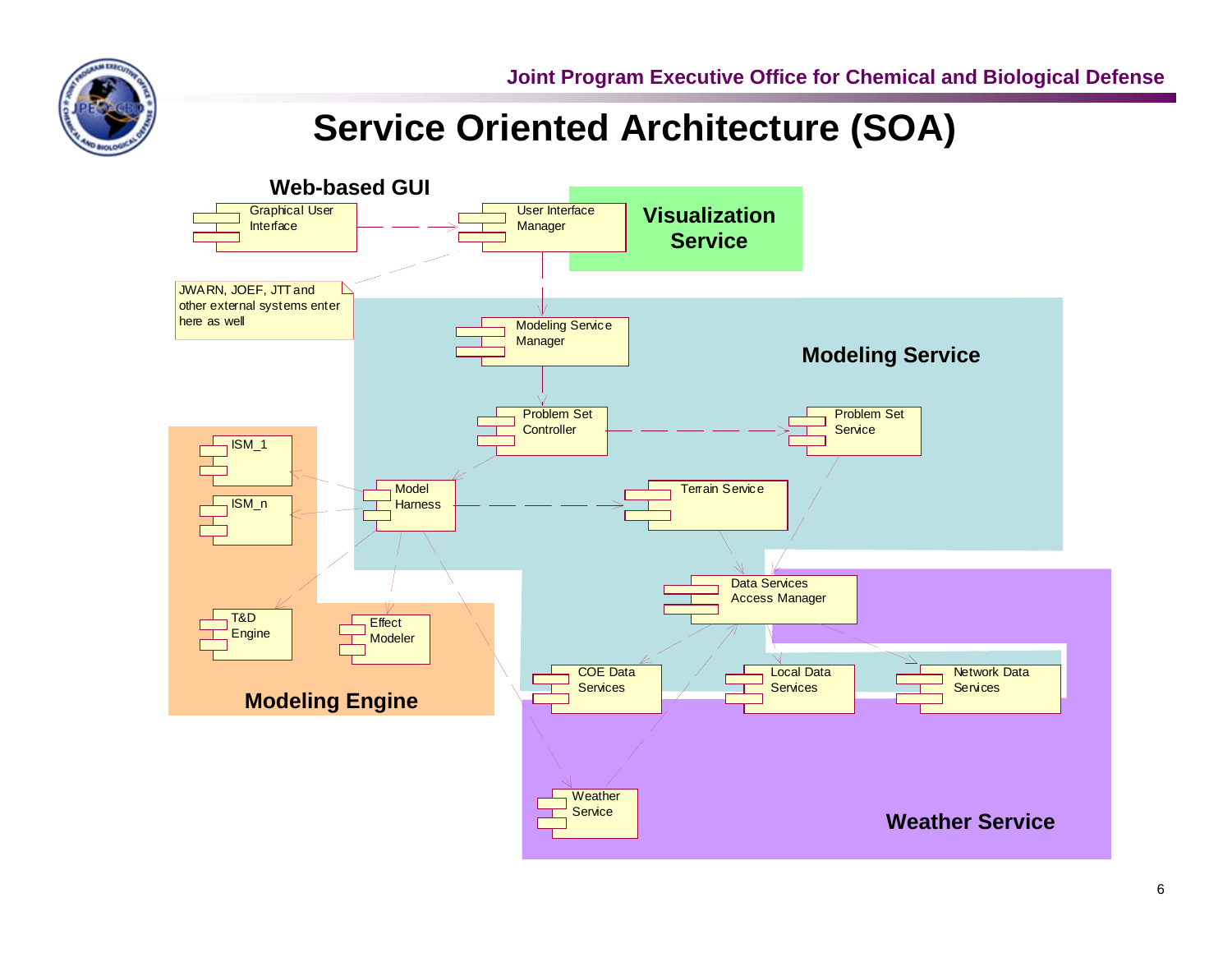

## **JEM Increment 2**

- **Technologies for Increment 2:**
	- **Urban Modeling**
	- **Littoral/Coastal Effects Modeling**
	- **Missile Intercept Hazard Prediction**



- **Source Term Estimation (Backtracking)**
	- **Uses data gathered from sensors**
		- **Estimate source term**
		- **Refine hazard prediction**
	- **Includes processing of sensor data received from JWARN**
- **Calculate initial & delayed casualties and incapacitation for both civilian and military populations**
- **Estimate effects from a 5,000 weapon strike in less than 90 minutes**
- **Allow user to modify input parameters to accommodate population migrations**

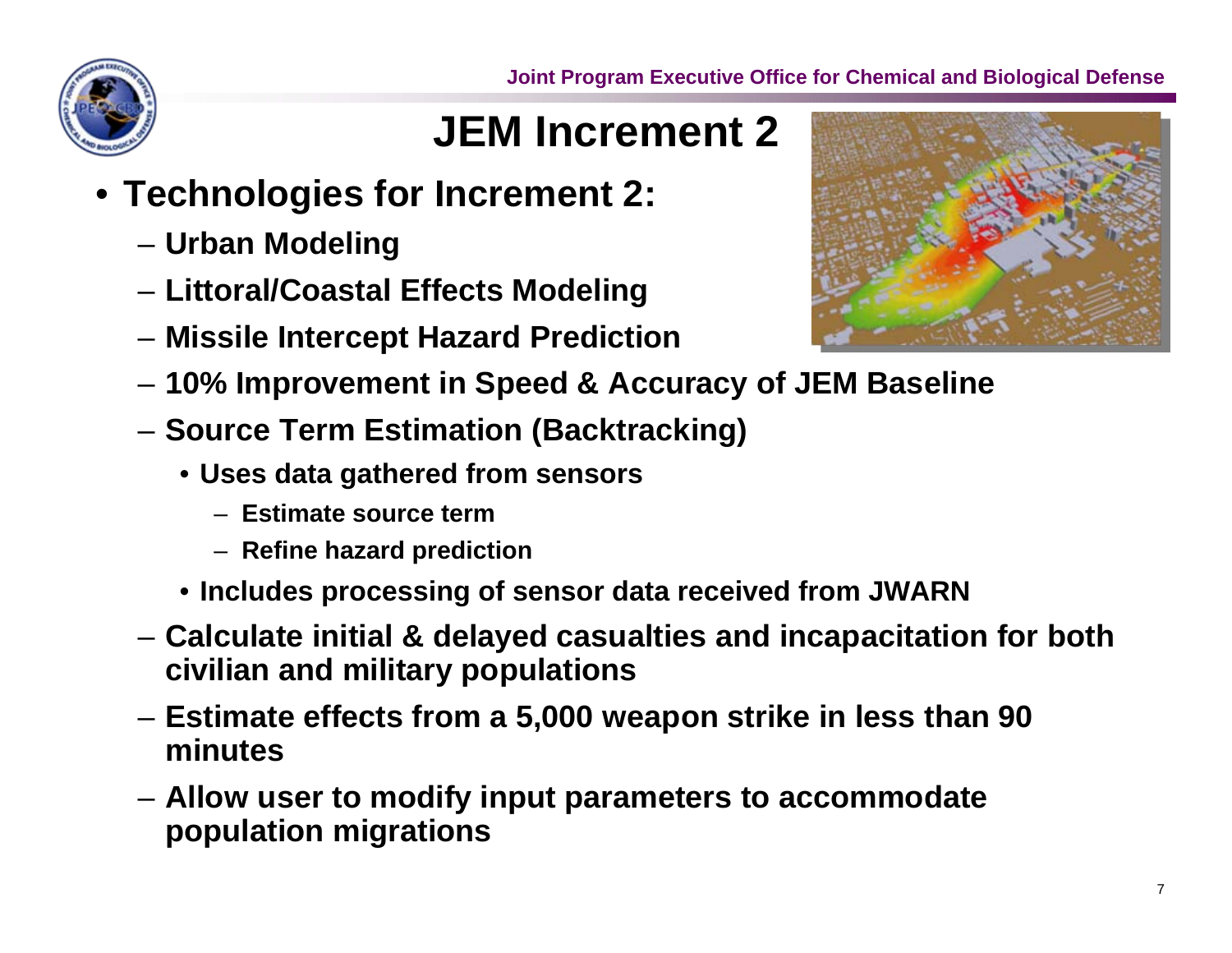

## **JEM Increment 2 Way-Forward**

- **Complete fielding of Increment 1**
- **Work with JRO/SHAPE ICT on Capability Development Document (CDD) in preparation for Milestone C**
- **Conduct Analysis of Alternatives (AoA) JCIDS**
	- **Work through JSTO for identification and assistance in identifying and selecting appropriate technologies**
		- **Model Integrated Product Team (IPT)**
		- **Technology Transfer Agreements (TTA)**
- **Identify Government Agencies with additional capability**
	- **Lawrence Livermore National Laboratory (LLNL)**
	- **Missile Defense Agency (MDA)**
	- **Service research laboratories**
- **Issue Broad Agency Announcement (BAA) to fill gaps not covered by JSTO sponsored technologies**
- **Design, develop, test software FY08-FY10**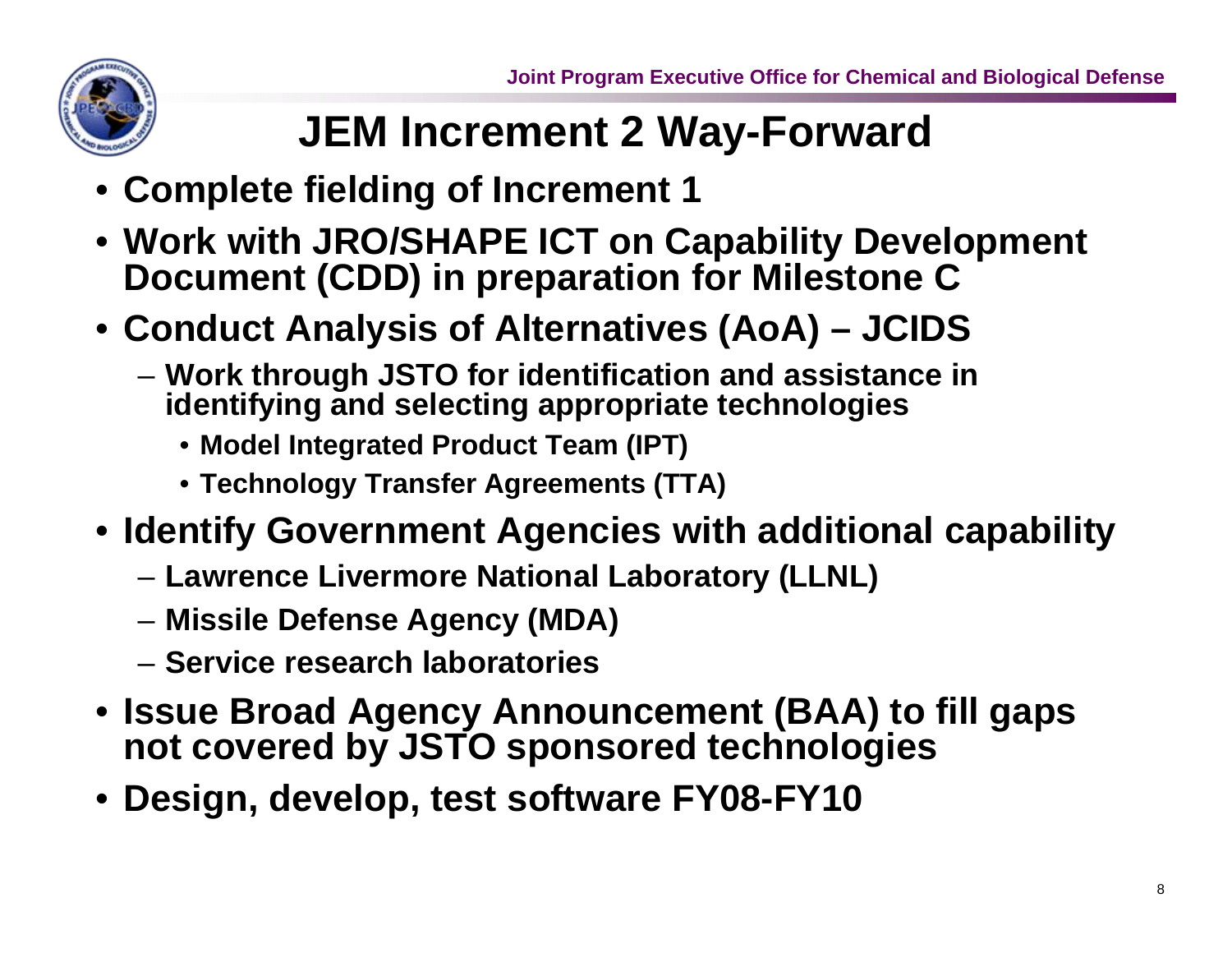

## **Increment 3 Requirements**

- **Waterborne Hazards**
- **Complex structures, Building interiors**
- **Human performance degradation**
- **Contagious/infectious diseases**
- **Effects on aircraft at various altitudes/ships underway**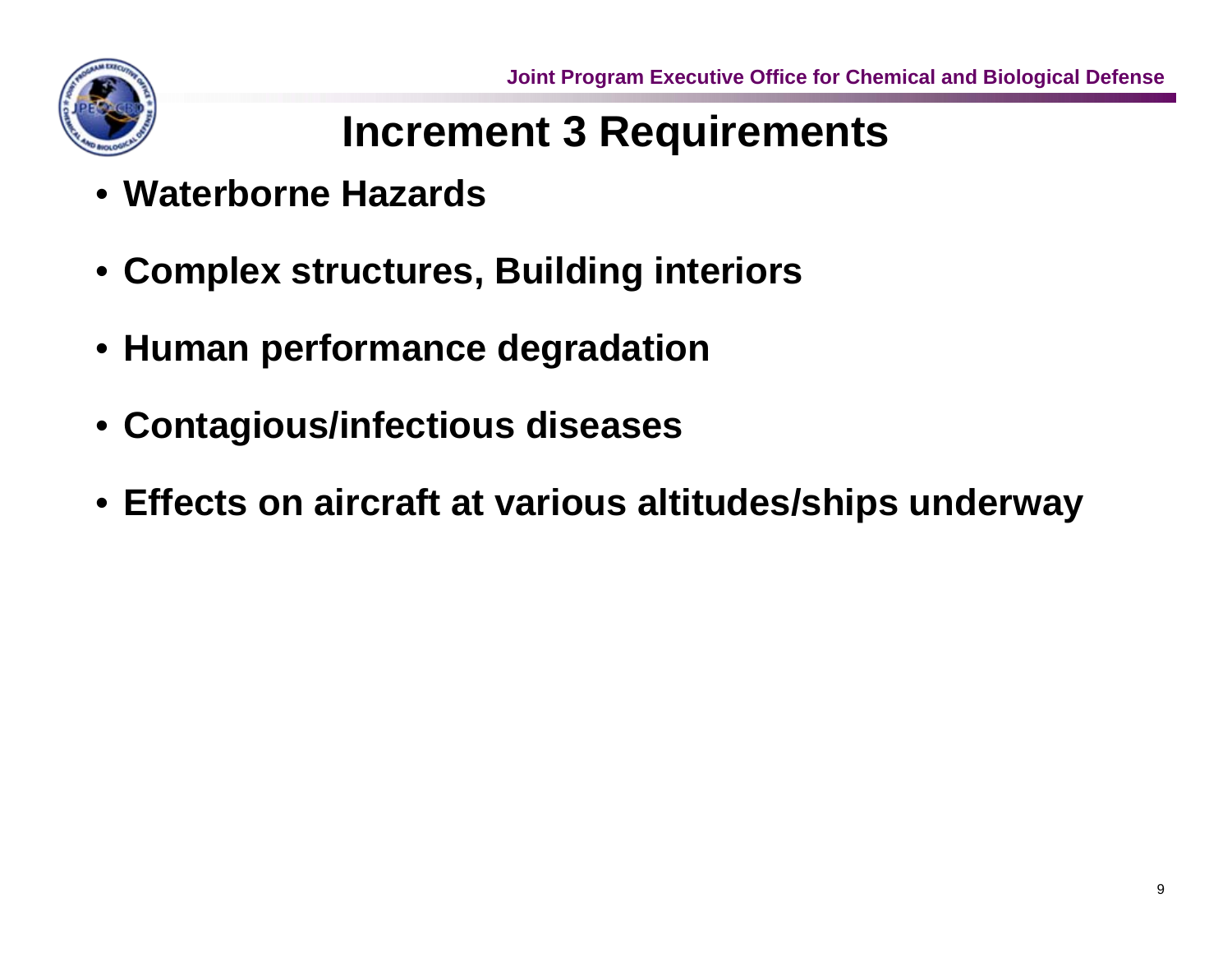

## **JEM Technology Challenges**

- **Performance of Service Oriented Architecture (SOA) applications on CPU & memory constrained systems**
- **Incorporating urban hazard modeling and other advanced modeling into SOA**
	- **JSTO/DSTL successfully implemented UDM into JEM**
- **Maturity of advanced modeling capability**
	- **Nature of S&T development programs**
	- **Reliable data for supporting model technologies**
	- **Demand for the next best thing…but what about Verification Validation and Accreditation (VV&A)?**
- **Diverse Joint and Service specific weather models**
- **Evolving Joint and Service C4I system baselines**
- **Combining multiple CBRN hazard models, maintaining the integrity of the core technologies, and proving it**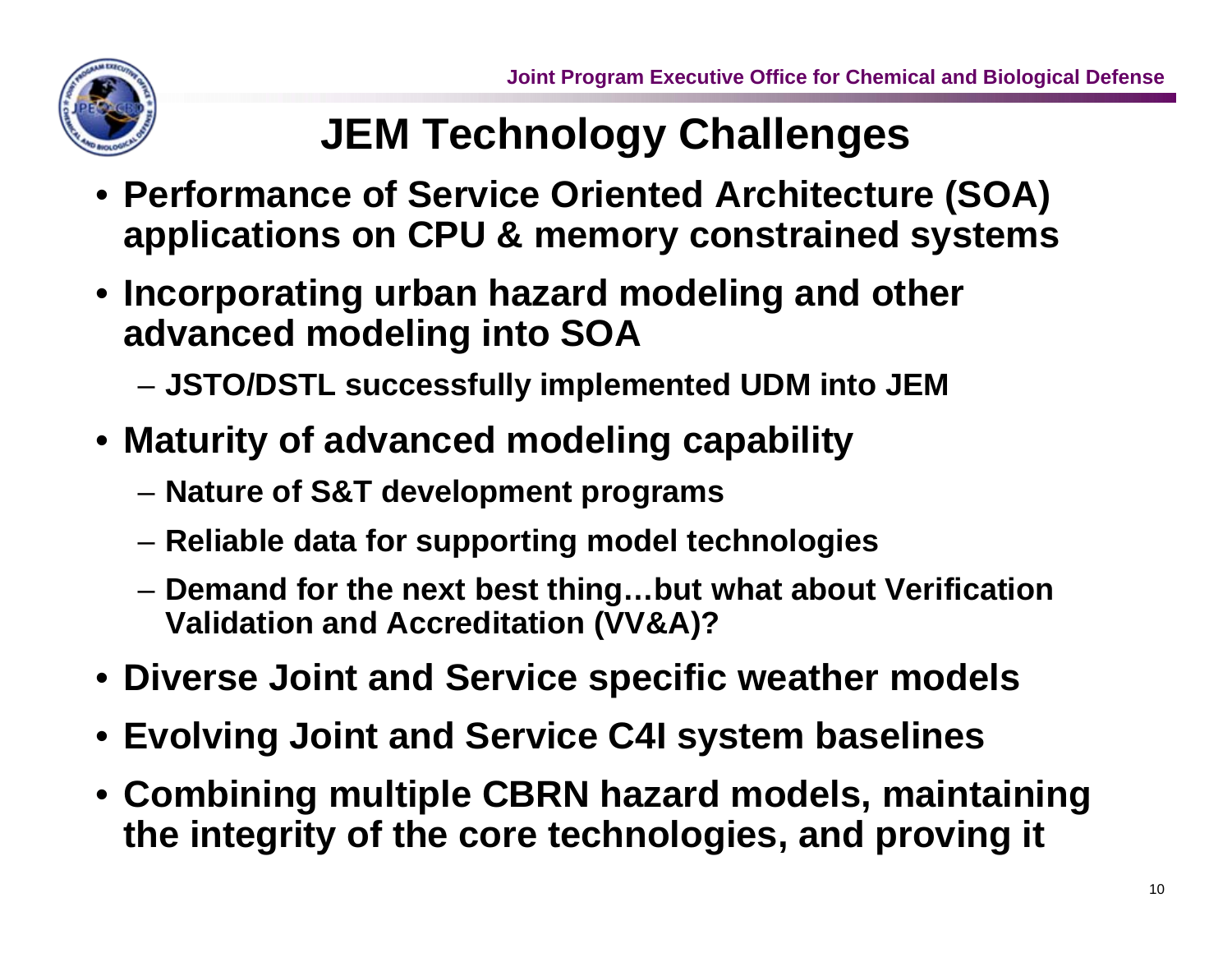

#### **Pre-JEM Model Sequencing**



#### **HPAC**



#### D2PuffT&D Engine Human Effects Source Term**COL**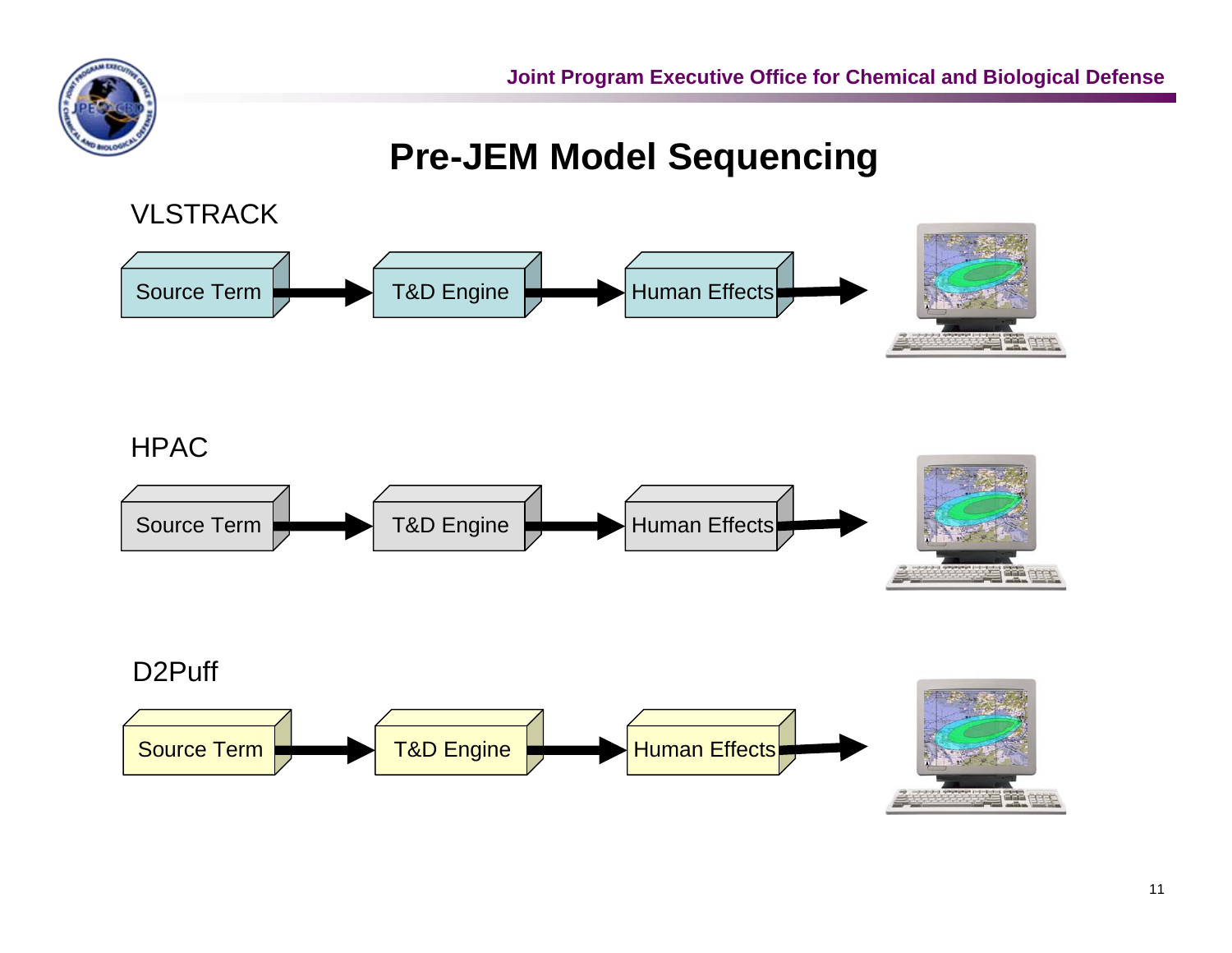

**JEM IV&V Data Points**

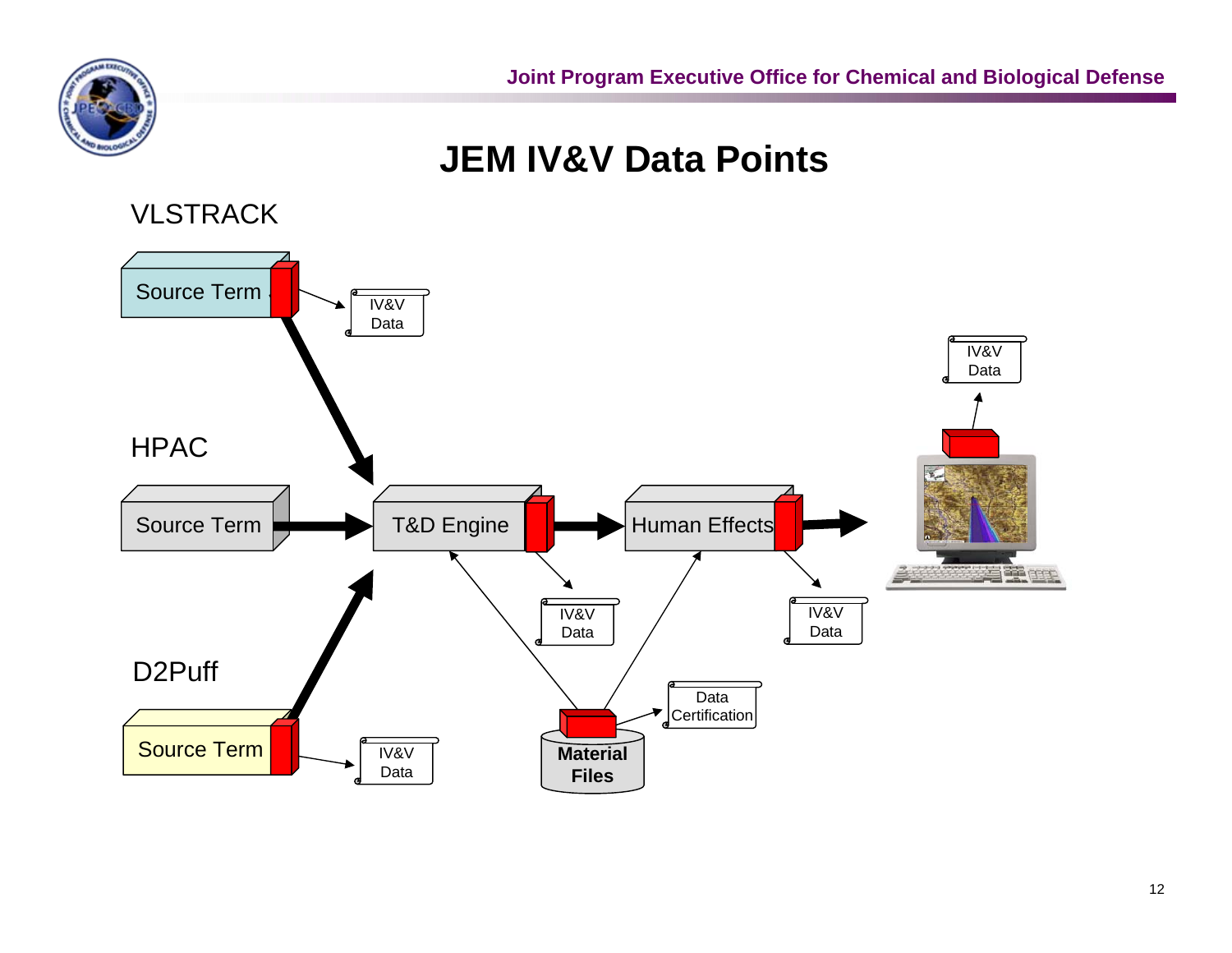

#### **JEM Toxicity Factors – How do we model it?**



Time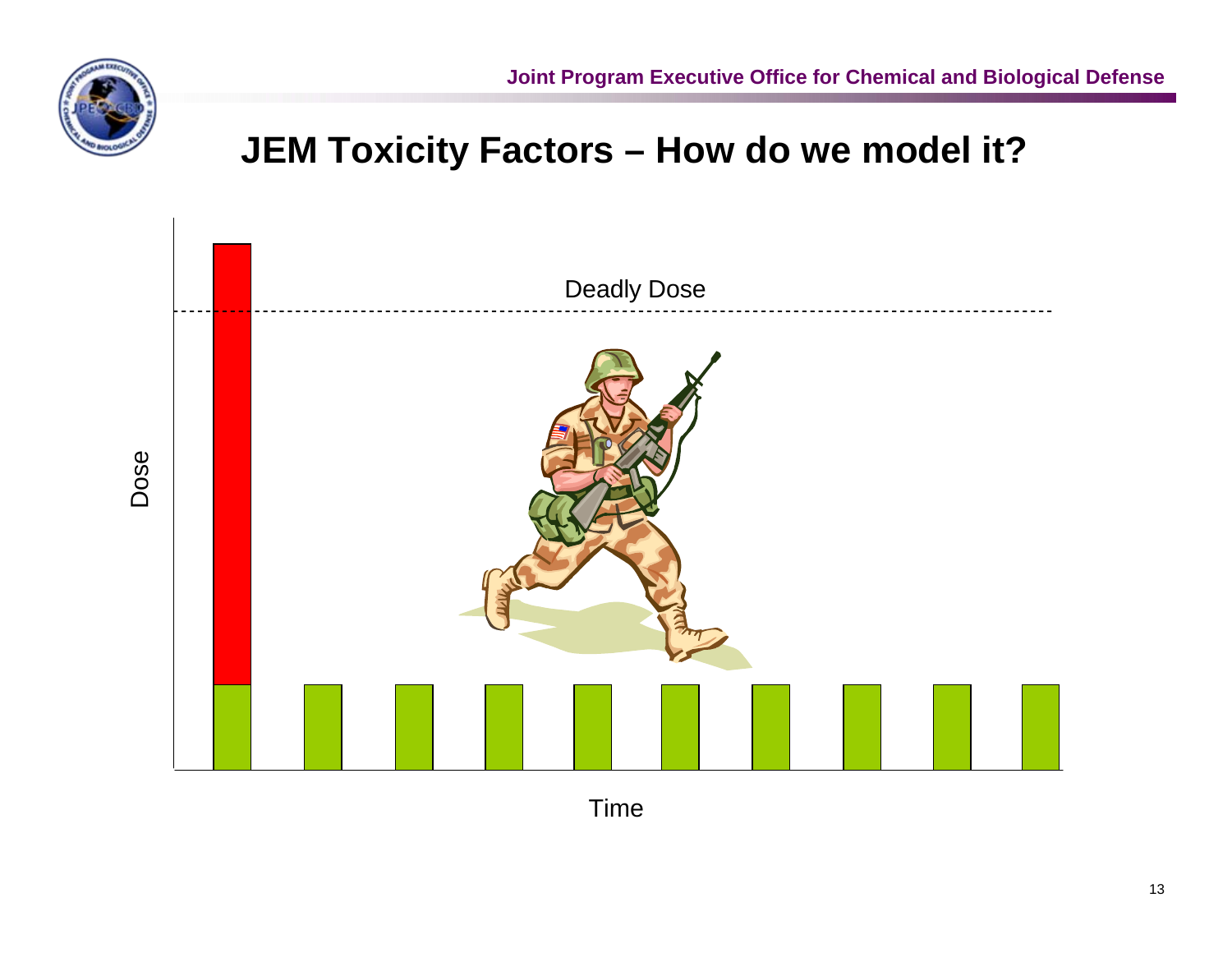

#### **JEM Accreditation Challenges**

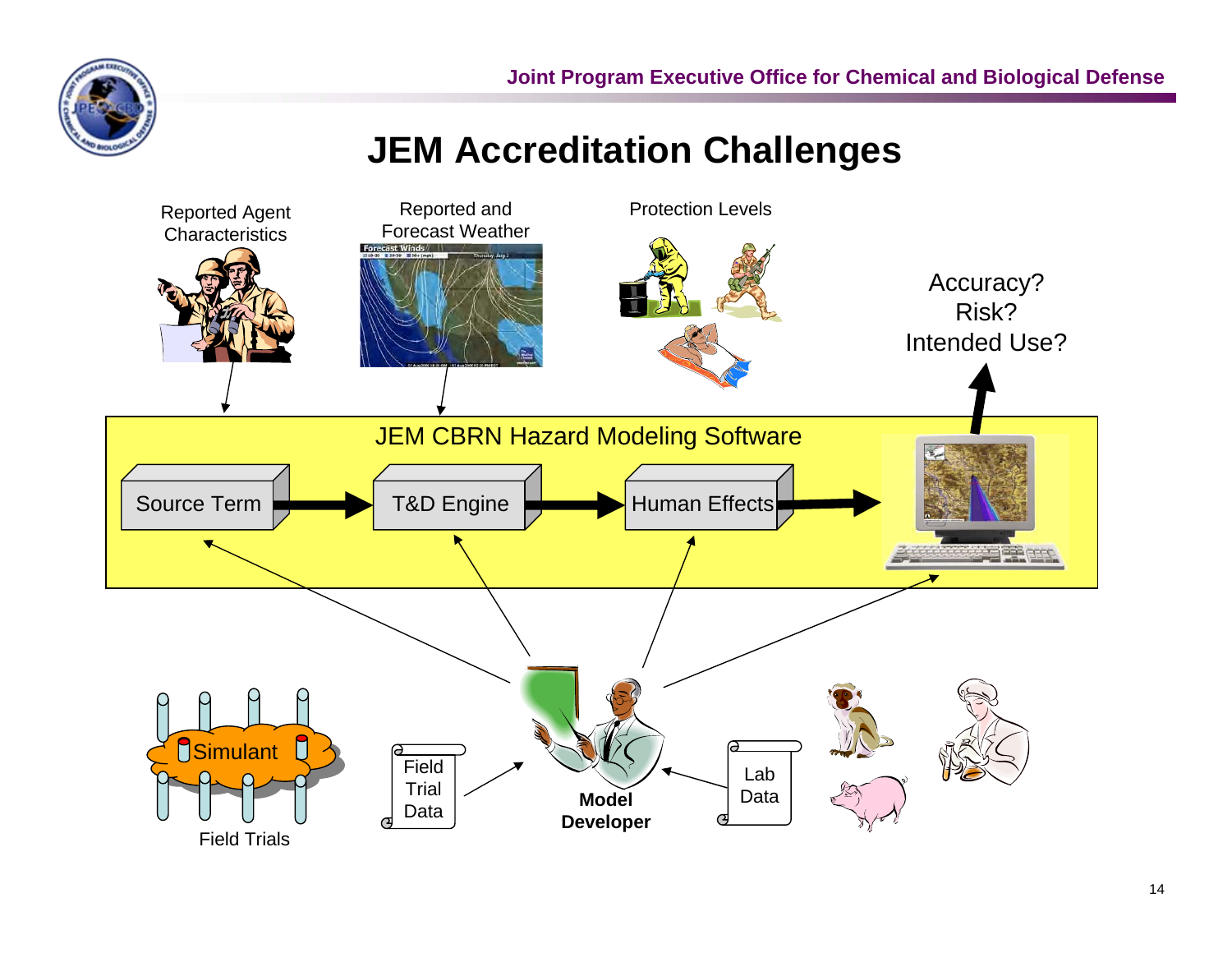

## **JEM Status**

- **Coordinating with JSTO on Increment 2 & 3 technologies**
- **Participating in International Task Force 49 (ITF-49) and Tech Panel 9 (TP-9) to increase interoperability between Canada, UK, US and other international partners**
- **Finalizing Increment 1 Verification, Validation and Accreditation (VV&A) activities for 3QFY07 review**
- **Preparing for Increment 1 Milestone C in 3QFY07**
- **Preparing for Standalone Operational Test in 4QFY07**
- **Continuing to work with Joint & Service C4I systems**
- **Preparing for Increment 2 Milestone B in 1QFY08**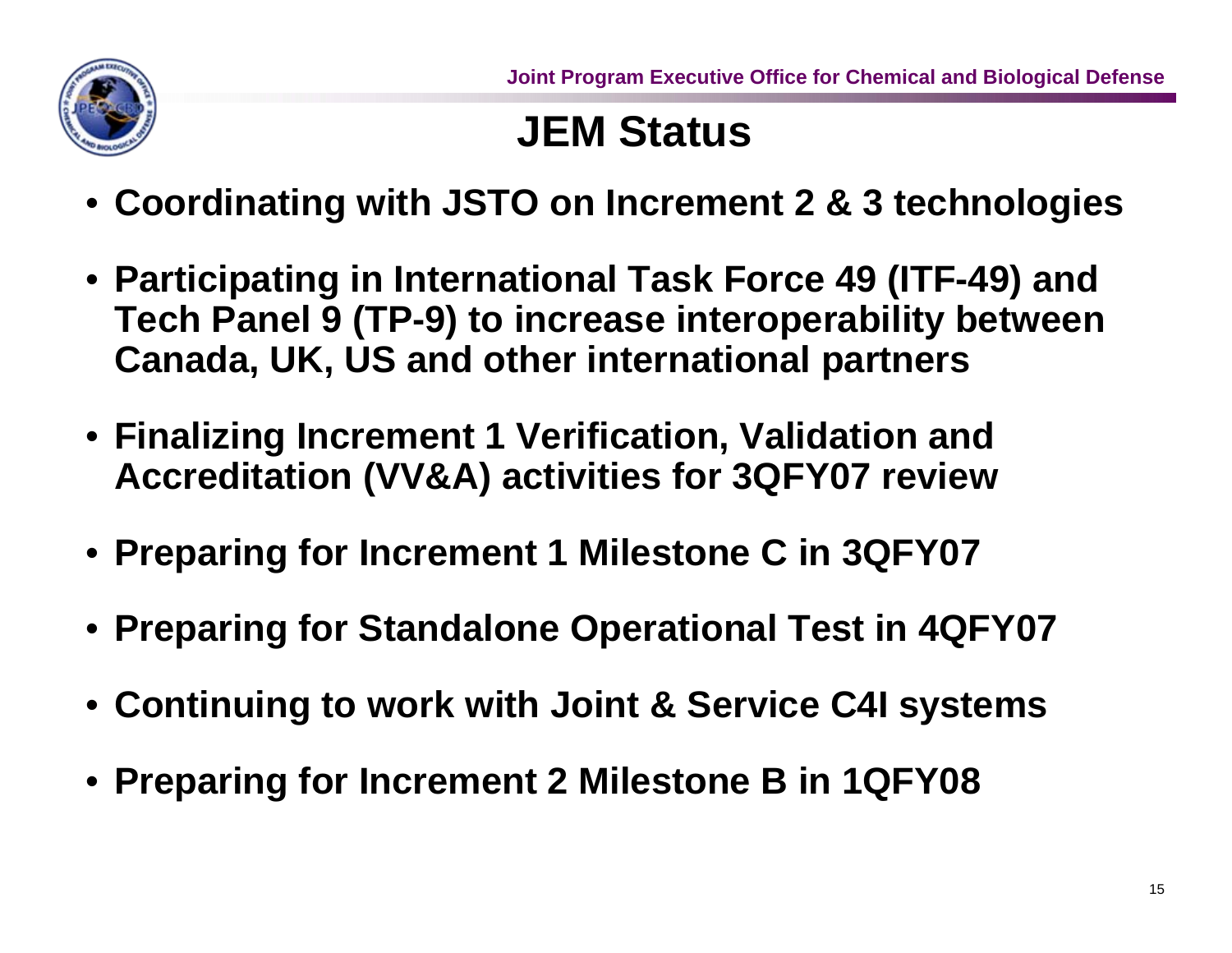

#### **Business Opportunities**

|           |                                                                                  | <b>Time Period</b>       |
|-----------|----------------------------------------------------------------------------------|--------------------------|
| $\bullet$ | <b>Physical Science and Technology</b><br><b>Broad Agency Announcement (BAA)</b> | <b>FY06 &amp; FY07</b>   |
|           | - December each year                                                             |                          |
|           | Other BAA solicitation occurs under the CBDIF program<br>$\qquad \qquad -$       |                          |
| $\bullet$ | <b>SPAWAR Knowledge Superiority (BAA)</b>                                        |                          |
|           | - JPM IS Technology Challenges/S&T Gaps                                          | <b>Open Indefinitely</b> |
| $\bullet$ | <b>JWARN</b>                                                                     |                          |
|           | - JCID production (RFP)                                                          | $FY08 - FY12$            |
|           | <b>Block 2 Increment 1 Sustainment</b>                                           | <b>FY08 and beyond</b>   |
|           | <b>Block 2 Increment 2 Design &amp; Development</b><br>$\qquad \qquad -$         | <b>FY08-FY09</b>         |
|           | $\bullet$ JEM                                                                    |                          |
|           | - JEM Lead Integrator (SEAPORT E)                                                | <b>FY07-FY12</b>         |
|           | • Sustain Block I                                                                |                          |
|           | • Integrate S&T Capabilities for Block II & Beyond                               |                          |
| $\bullet$ | <b>JOEF</b>                                                                      |                          |
|           | - JSTO Technology Insertion Increment 1                                          | <b>FY06-FY08</b>         |
|           | <b>JSTO Technology Insertion Increment 2</b><br>$\qquad \qquad -$                | <b>FY06 and beyond</b>   |
|           | - Software Development Increment 2 and beyond                                    | <b>FY08 and beyond</b>   |